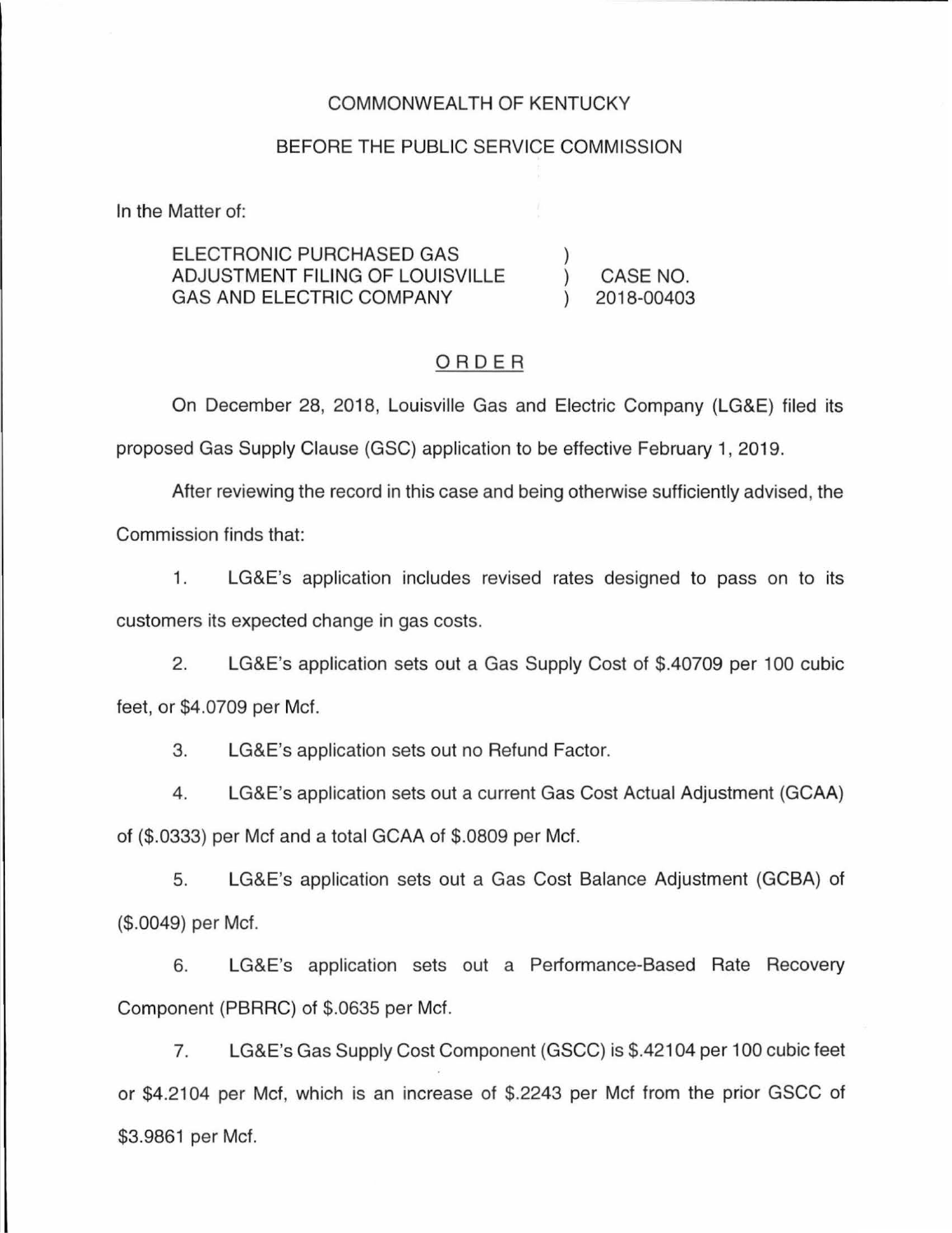8. The rate as proposed by LG&E and set forth in the Appendix to this Order is fair, just, and reasonable, and should be approved for gas supplied by LG&E on and after February 1, 2019.

IT IS THEREFORE ORDERED that:

1. The rate proposed by LG&E and set forth in the Appendix to this Order is approved for gas supplied by LG&E on and after February 1, 2019.

2. Within 20 days of the date of entry of this Order, LG&E shall file with this Commission, using the Commission's electronic Tariff Filing System, revised tariff sheets setting out the rate approved herein and reflecting that it was approved pursuant to this Order.

3. This case is closed and removed from the Commission's docket.

# [REMAINDER OF PAGE INTENTIONALLY LEFT BLANK]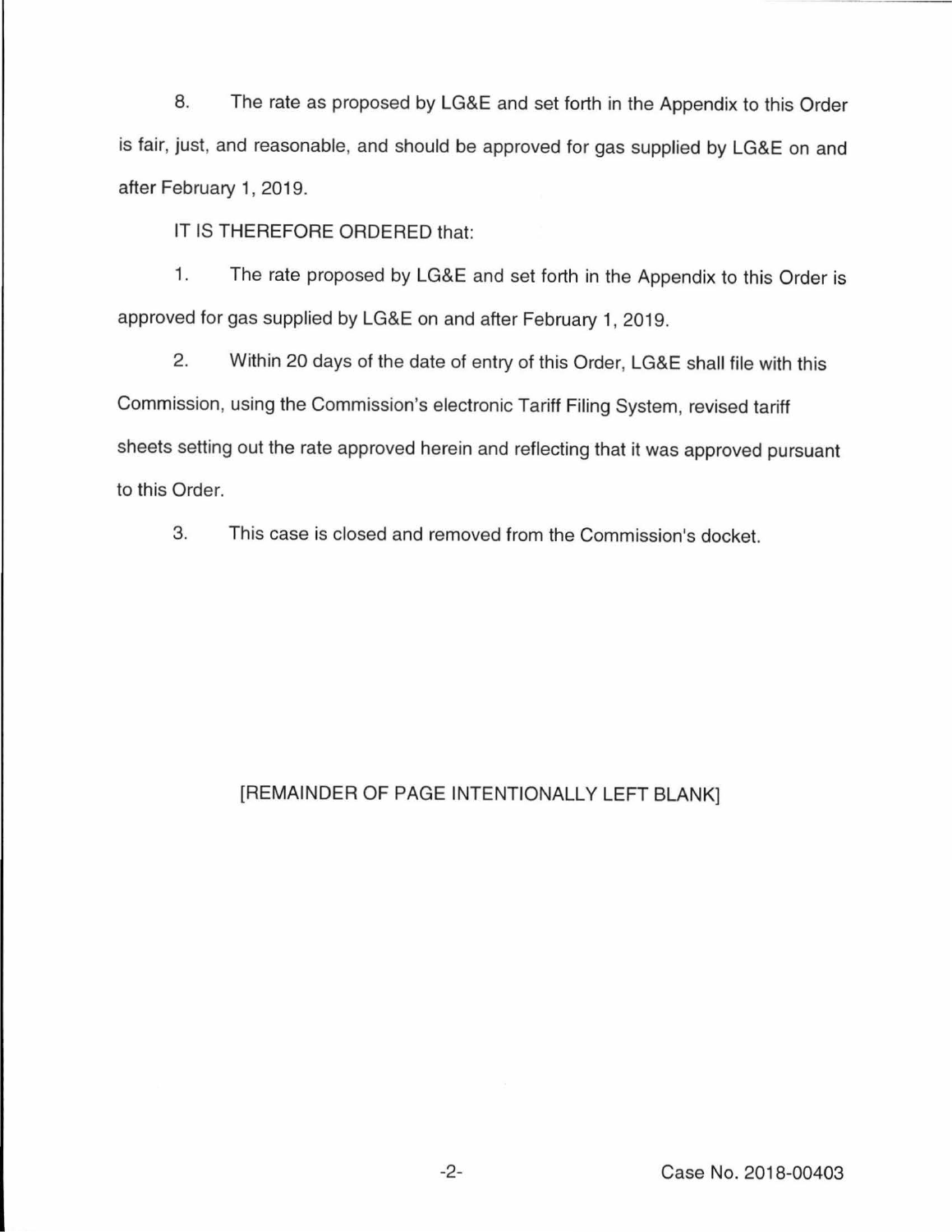By the Commission

|                                              |  | <b>ENTERED</b> |
|----------------------------------------------|--|----------------|
|                                              |  | JAN 1 7 2019   |
| <b>KENTUCKY PUBLIC</b><br>SERVICE COMMISSION |  |                |

**ATTEST:** 

Yuven R. Punso

Case No. 2018-00403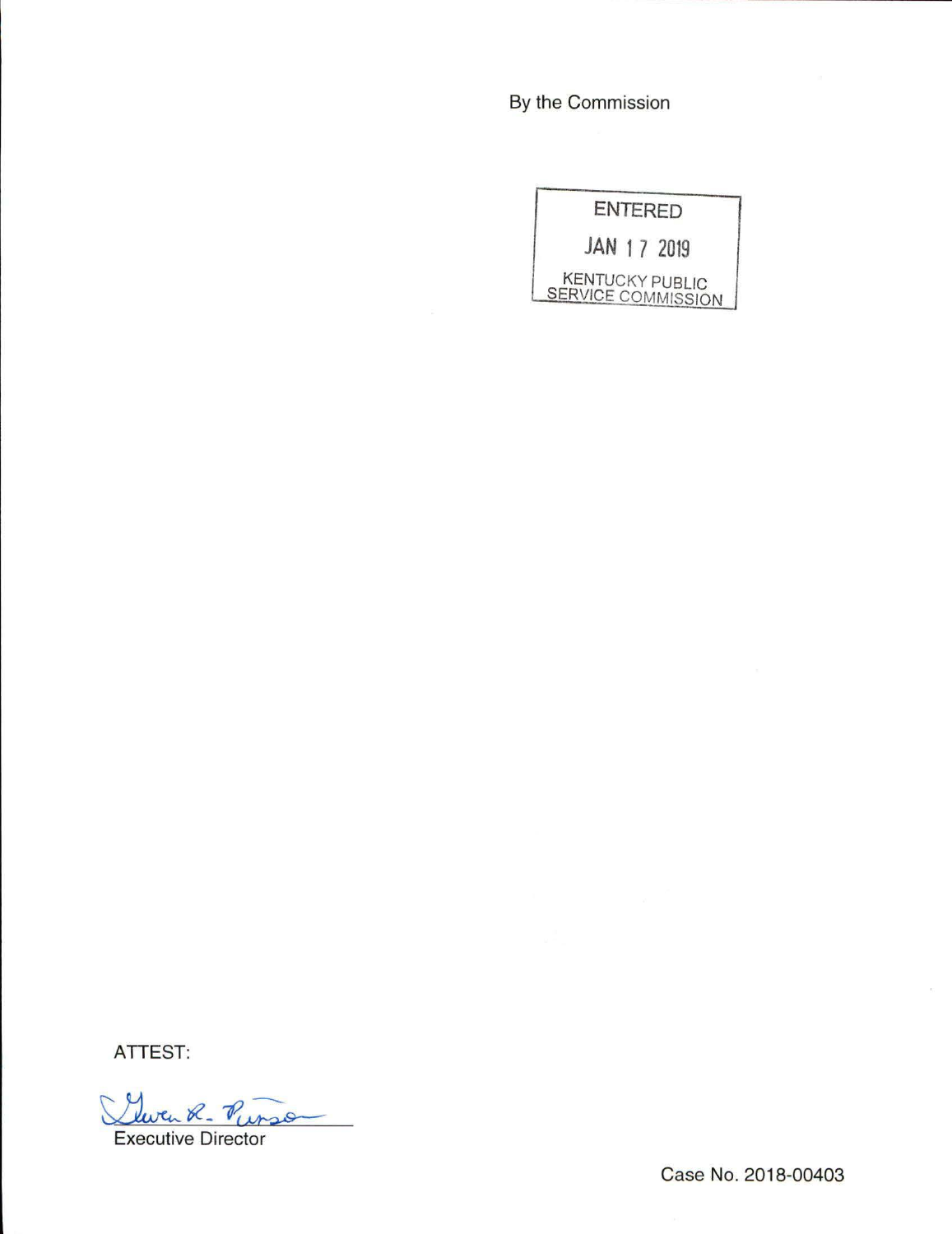### APPENDIX

## APPENDIX TO AN ORDER OF THE KENTUCKY PUBLIC SERVICE COMMISSION IN CASE NO. 2018-00403 DATED **JAN 1 7 2019**

The following rates and charges are prescribed for the customers served by Louisville Gas and Electric Company. All other rates and charges not specifically mentioned herein shall remain the same as those in effect under the authority of the Commission prior to the effective date of this Order.

## Gas Supply Cost Component

The total Gas Supply Cost Component shall be \$.42104 per 100 cubic feet for gas supplied on and after February 1, 2019.